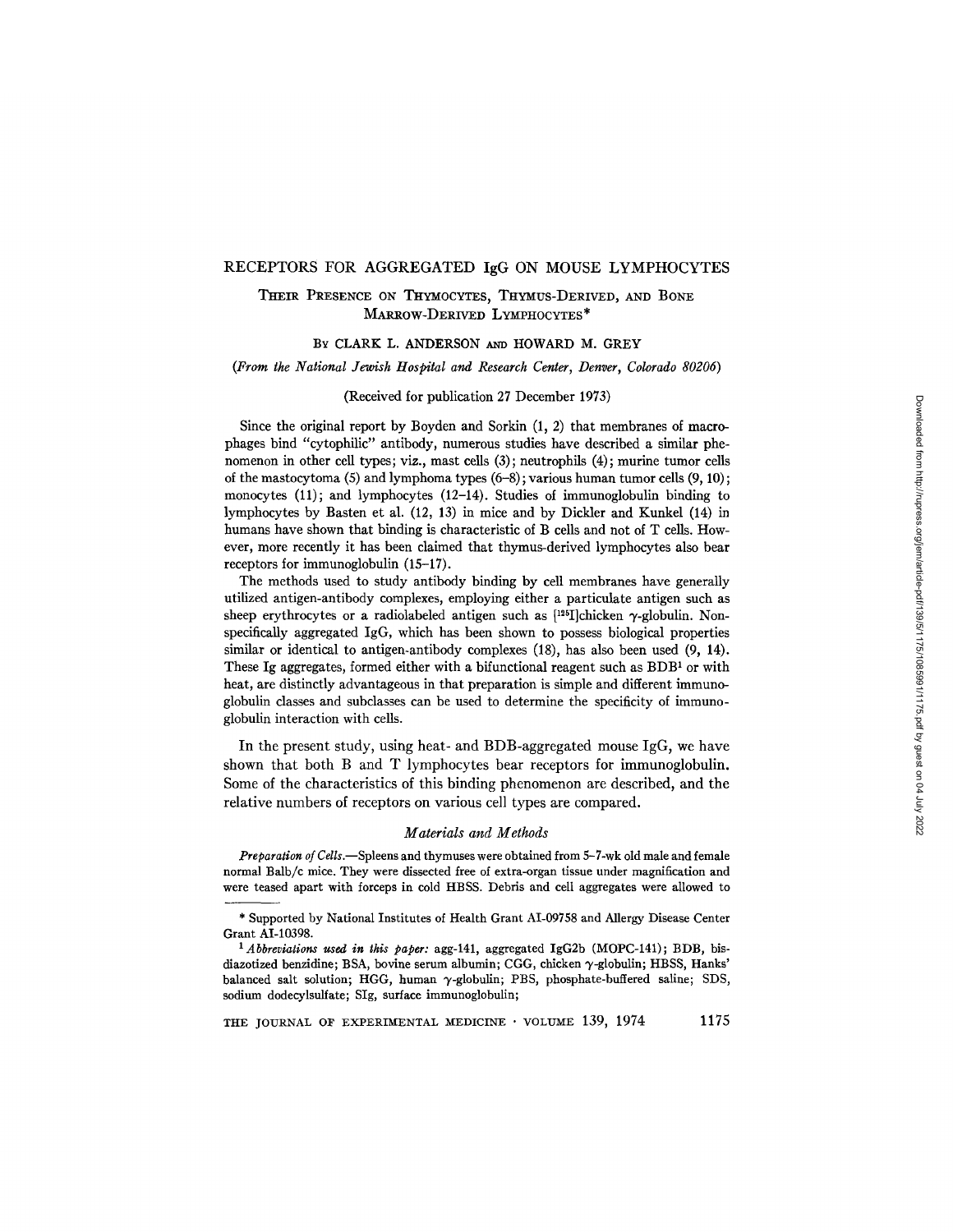settle out for 10 min at 4°C. The cells were then washed three times in HBSS. Viability was 90% or greater. For the isolation of macrophages female Baib/c mice were injected intra. peritoneally with 1.5 ml of a sterile 10% solution (wt/vol) of proteose peptone (Difco Laboratories, Detroit, Mich.) in saline (19). 3 days later macrophages were harvested by washing the periotoneal cavities with cold HBSS containing 0.03 M sodium azide and 10 U/ml heparin. Cells were washed three times in HBSS with azide. 80-85% of ceils were large mononuclear phagocytic cells. Cells of both the murine mastocytoma P815 and the theta-posidve lymphoma, L5178Y, maintained in ascific form in DBA/2 mice, were obtained by paracentesis and washed three times in HBSS. In order to obtain allogeneically activated thymus cells (20, 21), male BDF<sub>1</sub> (C57/B16  $\times$  DBA/2) mice were lethally irradiated with 1,100 R from a Co<sup>60</sup> source and within 2 h were infused intravenously with 50-60  $\times$  10<sup>6</sup> thymocytes from 5-7-wk old DBA/2 mice. On day 7 cells from recipient spleens were teased and washed in cold HBSS.

*Purification of Proteins.--Mouse* myeloma proteins MOPC 141 (IbG2b), MOPC 195  $(IgG2b)$ , MOPC 21 (IgG1), and S 121 (IgA) were purified by starch block electrophoresis. In the case of S 121 further purification was obtained by gel filtration on Sephadex G-200. Cohn Fraction II of normal chicken serum was exhaustively absorbed with Balb/c thymus and spleen cells to remove heterophile activity. Absorbed CGG did not bind to mouse lymphocytes when tested by indirect immunofluorescence. Bovine albumin powder, fraction V from bovine plasma was obtained from Metrix (Armour and Co., *Ltd.,* Eastbourne, England) lot J39404 and used without further purification. Human  $\gamma$ -globulin was obtained by DEAE chromatography of Cohn Fraction II (obtained from the American Red Cross). Papain digestion of mouse IgG and separation of Fab and Fc fragments was performed as previously described (22).

*Aggregation of Protdns.--Myeloma* proteins MOPC 141, MOPC 195, and CGG at concentrations of 2 mg/ml in PBS were heated in a  $63^{\circ}$  C water bath until barely visible opalescence was obtained. For CGG the time required for aggregation was less than 1 min, for MOPC 195 about 3 min, and for MOPC 141 10-11 min. Alternatively, these proteins and others used in this study which did not readily form soluble aggregates upon heating were aggregated with BDB according to the method of Ishizaka (18). It was found that by varying the relative concentrations of protein and BDB, large soluble aggregates could be obtained. BDB and heat-aggregated preparations of the same protein behaved similarly with respect to lymphocyte-binding capacity.

Aggregates were radioiodinated with  $^{125}I$  by a modification of the chloramine T method (23). Specific activities ranged from 6-9  $\mu$ Ci/ $\mu$ g. Labeled aggregates were diluted to a concentration of 5  $\mu$ g/ml in 10% heat-inactivated calf serum/HBSS and were centrifuged at 3,000 rpm for 20 min immediately before use.

The extent of aggregation was evaluated by Sepharose 4B gel filtration. For covalently linked aggregates 3% polyacrylamide gel electrophoresis in SDS was also performed (8). Polyacrylamide gels were either stained with Coomasie blue or in the case of radiolabeled proteins were fractionated on an autogel divider (Savant Instruments, Inc., Hicksville, N. Y.) and counted in an automatic gamma scintillation counter.

*Binding Assay and Autoradiography.--Cells* prepared as described above were resuspended in 10% heat-inactivated calf serum/HBSS. To 10-20  $\times$  10<sup>6</sup> cells aliquoted into 5-ml polystyrene tubes was added 0.1 ml of the centrifuged radiolabeled aggregated protein solution (at  $5 \mu g/ml$ ), an amount calculated to be in aggregate excess. The mixture, in a total volume of 1 ml, was incubated in a 37° C water bath for 1 hr. To test for inhibition of binding, the cells were first incubated for 10 min at  $37^{\circ}$  C with 0.1 ml of unlabeled inhibitor protein at a concentration 500 times that of the radiolabeled test aggregate. The radiolabeled aggregate was then added and incubation at  $37^{\circ}$  C continued for 1 hr. The cell suspension was then diluted to 4 ml with cold medium and was centrifuged at 1,000 rpm for 10 min. The cell pellet was washed three times in medium, resuspended gently in 0.2 ml of medium, and smeared onto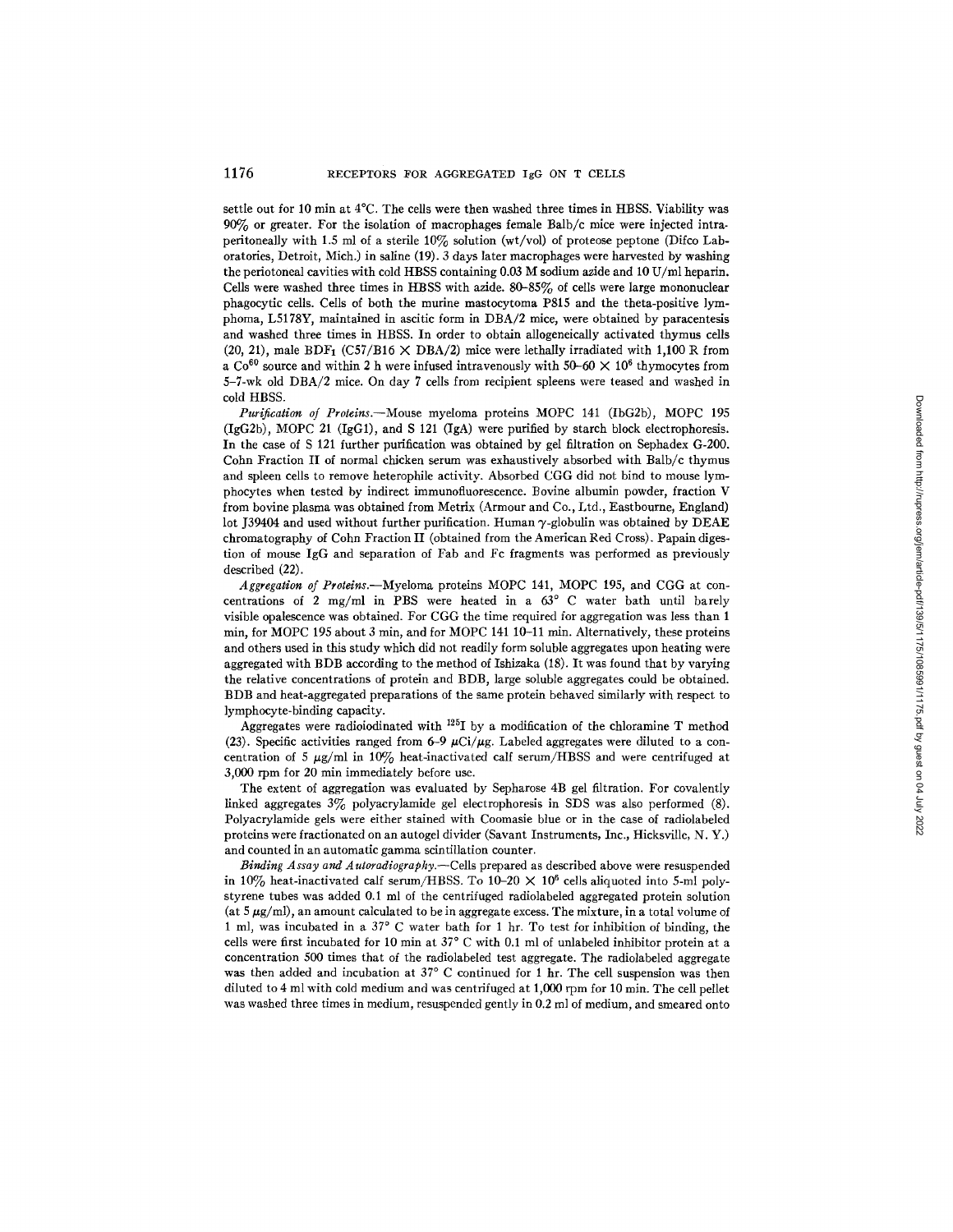gelatin-coated microsope slides. Slides were allowed to air dry, fixed for 30 min in  $1\%$  glutaraldehyde-PBS, washed for 30 min in distilled water, and again air dried. Fixed and dried slides were dipped in NTB-2 emulsion and allowed to dry vertically. After varying periods of exposure, slides were developed and stained with Giemsa. Autoradiographs were analyzed by bright field microscopy. Between 200-300 cells were scored for the number of grains lying over or contiguous with the cell. In thymocyte and splenocyte preparations, only small mononuclear cells were scored, eliminating insofar as possible monocytes, macrophages, and polymorphonuclear cells. In macrophage preparations, only large mononuclear cells with vacuolar cytoplasm were scored. Small lymphocytes and neutrophils were excluded.

To study cell surface redistribution of bound [125I]agg-IgG, lymphocytes were incubated at 0° C for 1 h with 0.1 ml of the radiolabeled aggregated preparation. Unbound Ig was then removed by washing the cells three times with medium following which the cells were incubated at 37 ° C for varying periods of time. The cells were again washed and autoradiographs were made. Labeled cells were sorted into two groups: those with grains evenly situated about the cell perimeter and those with definite asymmetry of grain distribution.

To determine the percentage of  $\text{Sig}_{\tau}^+ \theta_{\tau}^+$  and "Null" (SIg,  $\theta$ ) lymphocytes which bound  $[125]$ agg-141, washed spleen cells were incubated first with  $[125]$ agg-141 for 15 min at 37° C. After three washes in cold HBSS, the cells were incubated either in a direct staining procedure with fluoresceinated rabbit antimouse Ig antiserum or in an indirect procedure with anti-theta antiserum (kindly supplied by Dr. John J. Cohen) as the first layer followed by fluoresceinated antimouse Ig antiserum as the second layer. The antiserum incubations were performed at 0 ° C for 30 min in the presence of 0.03 M sodium azide. Cells were then prepared for autoradiography as described above except that absolute methanol was used as a fixative rather than glutaraidehyde. Small round cells were scored for both fluorescence and grains. The exposure times used in this experiment were chosen so that only cells with a relatively large number of agg-141 receptor sites would be scored as positive.

### **RESULTS**

*Binding of Radiolabeled Aggregated IgG to Lymphocytes.*-To determine the extent of binding of aggregated Ig to lymphocytes, cells were incubated for 1 h at 37°C with radioiodinated  $(6-9 \mu C/\mu g)$  heat-aggregated mouse IgG2b myeloma protein MOPC-141 ([125I]agg-141). This protein was selected because it readily formed soluble aggregates when heated at 63°C. Cell suspensions of mouse thymus and spleen were incubated with 0.5  $\mu$ g of [<sup>125</sup>]agg-141 and prepared for autoradiography. A representative experiment is shown in Fig. 1, A. After 9 days of exposure about 70 % of spleen lymphocytes contained 6 or more grains, a grain count in considerable excess of background and significantly greater than that obtained with spleen cells that had been preincubated with unlabeled aggregated MOPC-141 before the addition of the radiolabeled preparation. After a very long exposure (5 mo) autoradiographs of spleen cells showed 75 % of highly labeled small lymphocytes with more than 30 grains/cell and another 10% having 16-30 grains/cell (Fig. 1, B). Only 1% of control cells (preblocked with unlabeled MOPC-141) had 16 grains/cell or more. Therefore, about 85 % of normal spleen cells bound significant amounts of [125I]agg-141. Since only 40-50 % of spleen cells were B cells as judged by immunofluorescence for surface Ig, these data indicate that 30-40 % of non-B cells, presumably T cells, also have the capacity to bind aggregated Ig. This point is discussed in greater detail in a subsequent section.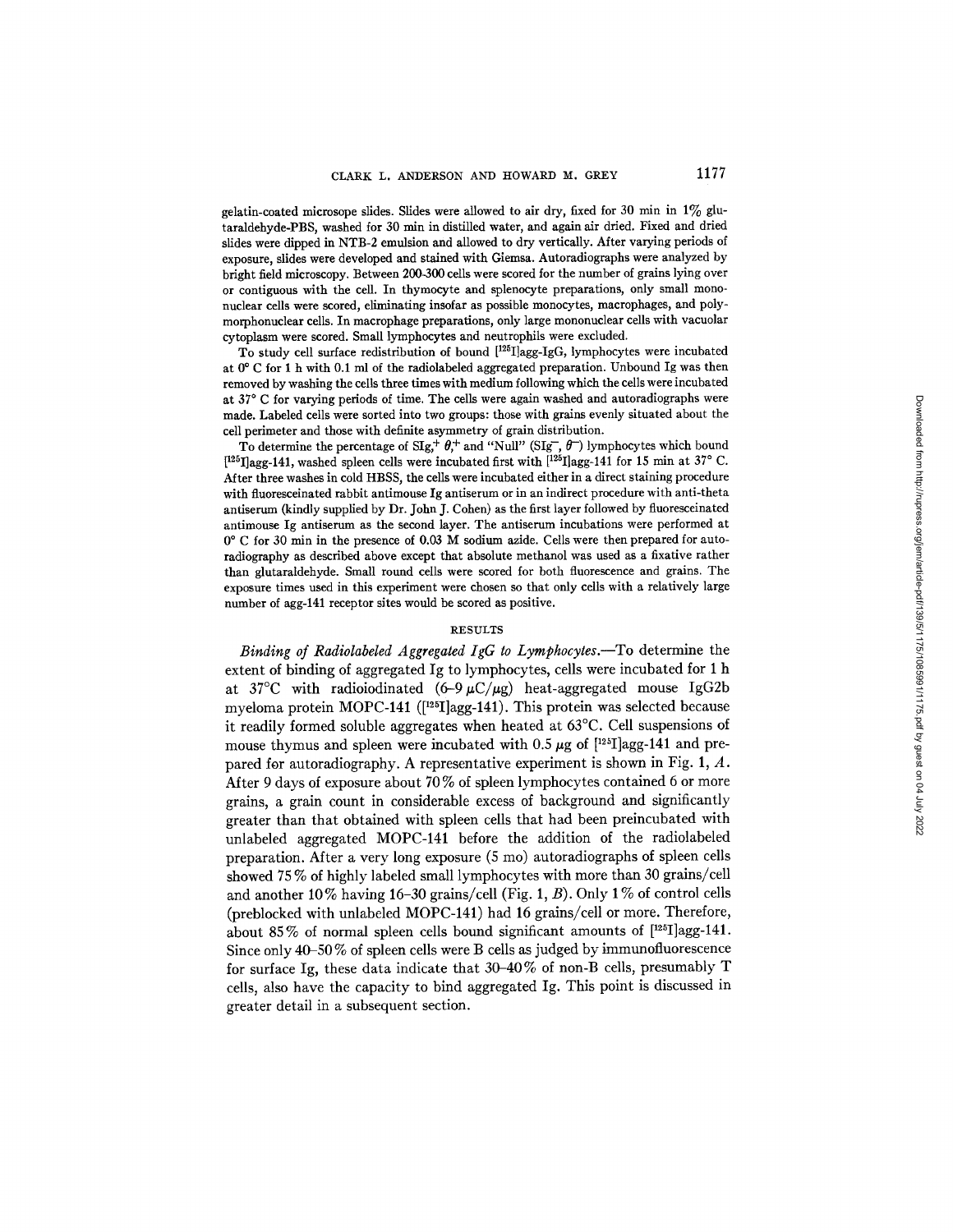

FIG. 1. Splenocytes were exposed to  $[{}^{125}I]$ agg-141 for 60 min at 37°C (hatched bars). Cells were also incubated with 500-fold excess of unlabeled agg-141 before incubation with  $[125]$ agg-141 (solid bars). The grains associated with 200 small mononuclear cells were counted and the number of grains per cell was plotted against per cent of cells so labeled. The grain count distribution of an autoradiograph exposed for 9 days is shown in  $A$ , whereas  $B$  represents the grain count distribution after a 5-mo exposure period.

Thymus cells were similarly studied for their capacity to bind  $[125]$ agg-141 (Fig. 2). After a 9-day exposure, 21% of thymocytes had 6 or more grains and 31% had 3 or more grains, whereas none of the control cells had more than 2 grains/cell. After 5 mo exposure, the number of specifically labeled cells increased to 45-50 %. There was a suggestion of a bimodal distribution with one population having a peak at 6-8 grains/cell and another population with more than 20 grains/cell. The percentage of thymus cells that bound agg-141 varied considerably from one experiment to another depending on both the exposure time of the autoradiographs and the particular preparation of agg-141. In general, with exposure times of  $3-4$  wk,  $10-20\%$  of thymocytes bound agg-141.

*Specificity of Binding of Agg-141 to Lymphocytes.*—Several parameters of the binding of agg-IgG to lymphocytes were investigated to obtain information regarding the specificity of the interaction. First, the importance of aggregate size itself was studied. In order to study what degree of aggregation was necessary for binding, a preparation of BDB-aggregated MOPC-141 was fractionated on a Sepharose 4B column. A protein peak was obtained in the void volume followed by a broad plateau which extended from the void volume to the position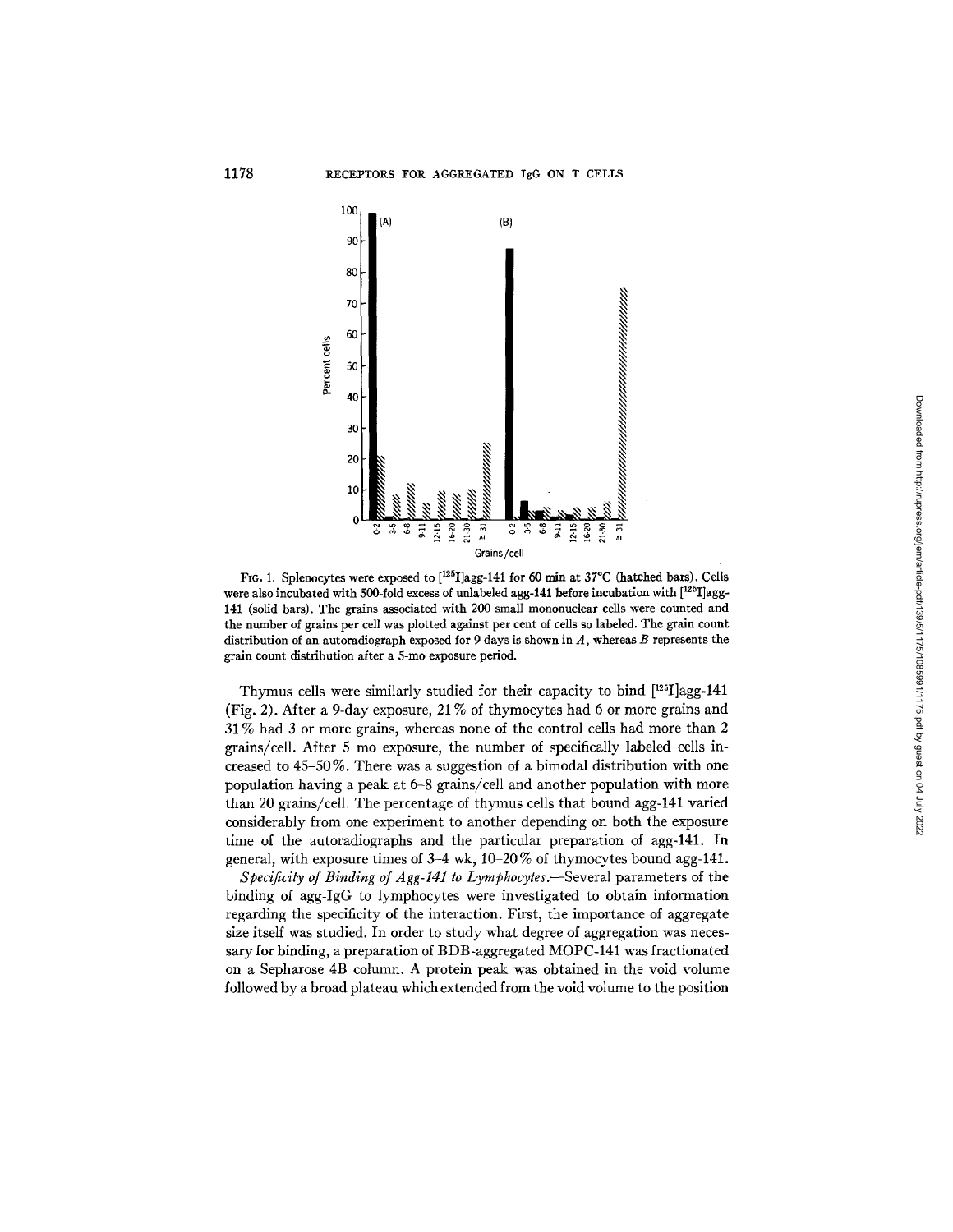

FIG. 2. Thymocytes were exposed to  $[{}^{125}I]$ agg-141 for 60 min at 37°C (hatched bars). Cells were also incubated with 500-fold excess of unlabeled agg-141 before incubation with  $[125]$ agg-141 (solid bars). The gains associated with 200 small mononuclear cells were counted and the number of grains per cell was plotted against per cent of cells so labeled. The grain count distribution of an autoradiograph exposed for 9 days is shown in *A,* whereas B represents the grain count distribution after a 5-mo exposure period.

of IgG monomer at which point another peak was observed. Two tubes, one close to the void volume and one close to the monomer peak, were chosen for further study. These two samples were iodinated, tested for binding to spleen and thymus lymphocytes, and analyzed for degree of aggregation by polyacrylamide electrophoresis in SDS. Table I contains the binding data together with the molecular weight information. Monomer 141 demonstrated no significant binding to either spleen or thymus lymphocytes. The fraction eluted just ahead of the monomer peak (Fr 2) had a mean aggregate size of three. Under conditions that showed unfractionated BDB agg-141 binding to 40% of splenic lymphocytes and 8% of thymocytes, the low molecular weight aggregates bound to only  $5\%$  of spleen cells and  $1\%$  of thymocytes. Fraction 1 of the Sepharose 4B column had a mean aggregate size of about 15 and bound to 31% of spleen cells but only 2 % of thymocytes. It is obvious from these studies that the degree of binding to lymphocytes is directly proportional to aggregate size and that the optimal size is greater than 15 and probably is of a size large enough to be present in the void volume of the column, i.e.,  $\geq 20,000,000$ .

Next, purified preparations of other aggregated proteins were tested for their capacity to bind to mouse lymphocytes. For this purpose a nonimmunoglobulin,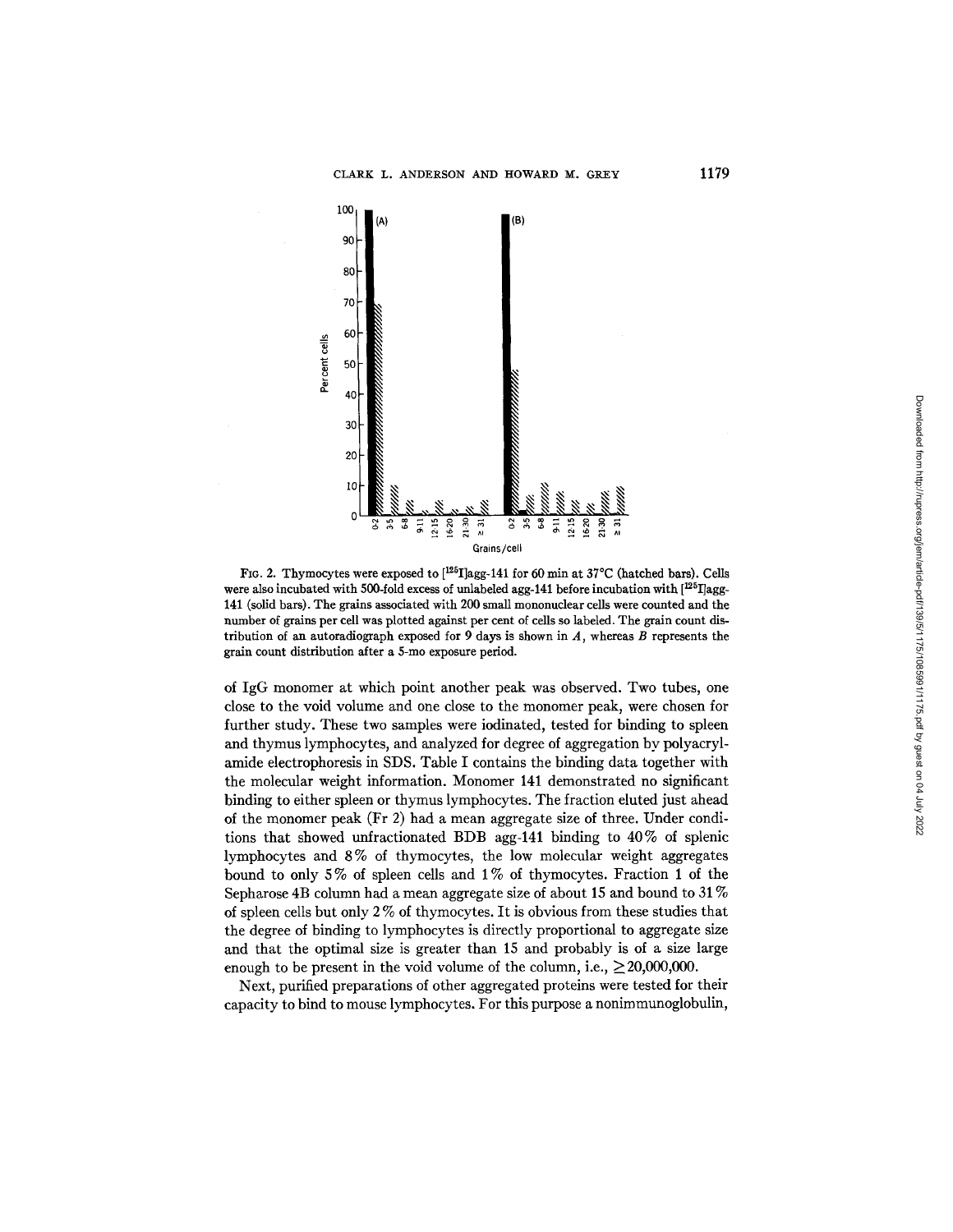|                 |                           | Percentage of positive cells |          |
|-----------------|---------------------------|------------------------------|----------|
| Preparation     | Mean aggregate size       | Spleen                       | Thymus   |
|                 |                           | %                            | %        |
| Unfractionated  | $\sim$ 100                | 40                           | 8        |
|                 | $(1 \text{ to } > 100)^*$ |                              |          |
| Sepharose Fr. 1 | 15                        | 31                           | 2        |
|                 | $(6-25)$                  |                              |          |
| Sepharose Fr. 2 | 3                         | 5                            | 1        |
|                 | $(1-6)$                   |                              |          |
| Monomer         | 1                         | 0                            | $\bf{0}$ |

|                                                              | TABLE I |  |  |
|--------------------------------------------------------------|---------|--|--|
| Lymphocyte Binding of Aggregates of Different Molecular Size |         |  |  |

\* Range of aggregate size.

bovine serum albumin; a nonmammalian Ig, chicken  $\gamma$ -globulin; and a mouse Ig not known to possess cytophilic properties, IgA, were used. All proteins were aggregated with heat or BDB and were shown by SDS polyacrylamide electrophoresis to have aggregates comparable in size with agg-141. These aggregates were then tested for lymphocyte binding by performing autoradiography on mouse lymphocytes either incubated directly with the radioiodinated preparations or incubated first with unlabeled aggregated preparations and then with [125I]agg-141. Table II illustrates the capacity of the radiolabeled preparations to bind to spleen cells and thymocytes. Besides BSA, mouse IgA, and CGG, radiolabeled aggregates of MOPC-141, MOPC-21 (IgG1), and human IgG were also tested. Whereas no significant binding occurred with IgA, BSA, or CGG, both IgG1 and HGG gave results fairly comparable with those obtained with  $[125] \text{agg-141}$ . The ability of unlabeled aggregated proteins to inhibit the binding of [<sup>125</sup>I]agg-141 to lymphocytes was next studied, and the data are presented in Table III. All unlabeled proteins were added before the addition of [125I]agg-141, in 500-fold excess to the radiolabeled preparation. The homologous protein, agg-141, virtually abolished the capacity of the labeled preparation to bind to lymphocytes in a fashion similar to that previously demonstrated in Figs. 1 and 2. Another IgG2b protein, MOPC-195, was also an effective inhibitor, as was the IgG1 protein, MOPC-21. Since only a single large concentration of unlabeled protein was used, subtle differences in the ability of these proteins to inhibit [125I]agg-141 binding to lymphocytes may have been present but not detected by this experiment. On the other hand, aggregates of BSA, CGG, and the FaD fragment of MOPC-195 had no inhibitory capacity. Attempts to form soluble aggregates of the Fc fragment of an IgG2b protein have not been successful to date so it has not been possible to evaluate the binding capacity of this fragment. Partial inhibition was obtained with the IgA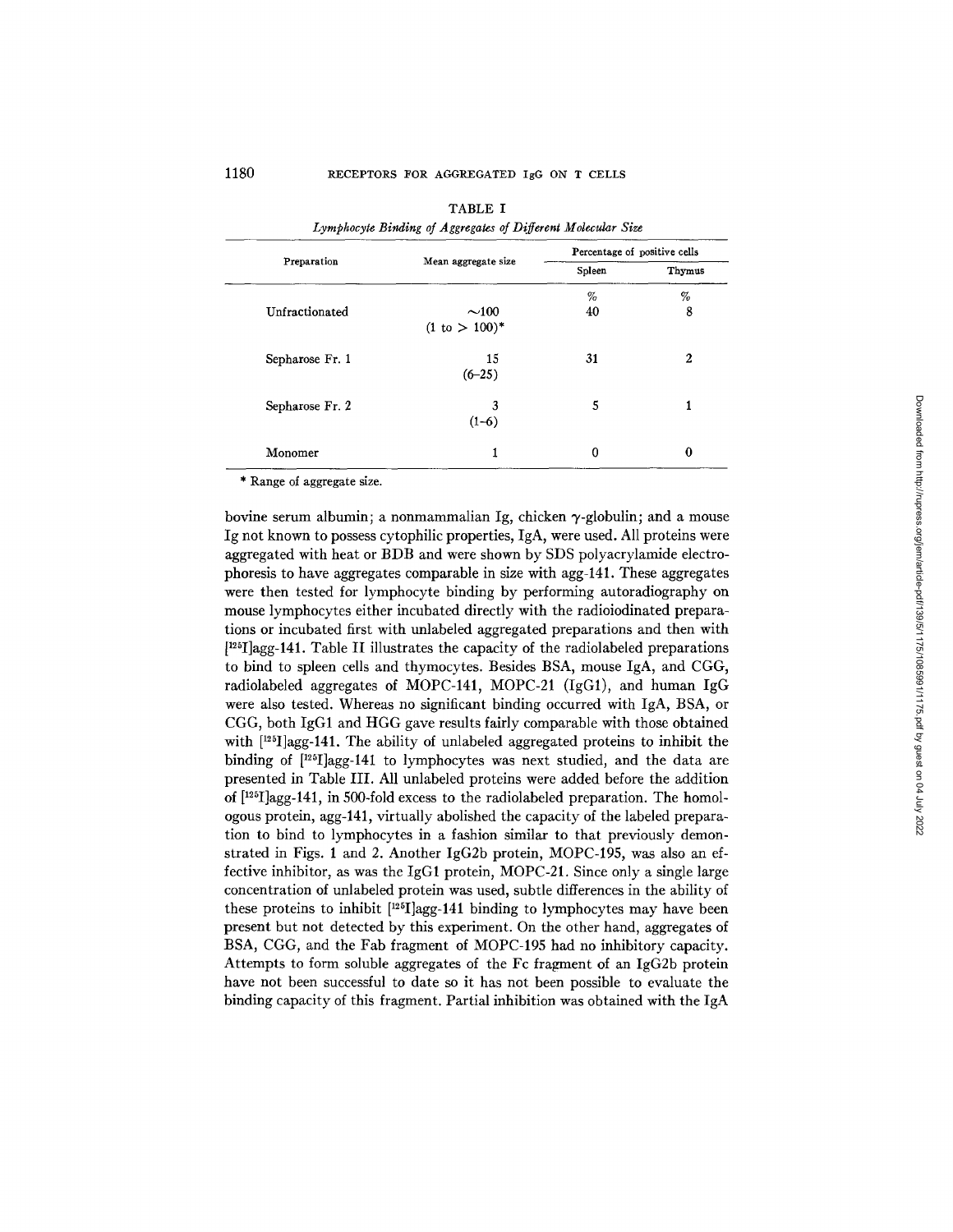| Exp. |                    | Percentage of positive cells |        |  |
|------|--------------------|------------------------------|--------|--|
|      | Aggregate          | Spleen                       | Thymus |  |
|      |                    | %                            | %      |  |
|      | IgG2b (MOPC 141)   | 45                           | 11     |  |
|      | IgA $(S 121)$      | 0                            | 0      |  |
|      | <b>BSA</b>         | 4                            | 0      |  |
|      | CGG                |                              | 0      |  |
| 2    | $IgG2b$ (MOPC 141) | 57                           | 12     |  |
|      | $IgG1$ (MOPC 21)   | 34                           | 5      |  |
| 3    | IgG2b (MOPC 141)   | 38                           | ۰,     |  |
|      | HGG                | 40                           | 2      |  |

| TABLE II                                                                       |
|--------------------------------------------------------------------------------|
| Specificity of Binding of $[1^{25}I]$ Aggregated Proteins to Mouse Lymphocytes |

| ٠ |  |
|---|--|
|---|--|

*Inhibition of Binding of [1251]Agg-141 to Mouse Lymphocytes by Unlabeled Protein Aggregates* 

|                  |                      | Percentage of positive cells |        |
|------------------|----------------------|------------------------------|--------|
| Exp.             | Inhibiting aggregate | Spleen                       | Thymus |
|                  |                      | $\%$                         | %      |
| 1                | None                 | 26                           | 15     |
|                  | $IgG2b$ (MOPC 141)   |                              | 0      |
|                  | IgA(S121)            | 19                           | 9      |
|                  | <b>BSA</b>           | 37                           | 16     |
|                  | CGG                  | 20                           | 23     |
| $\boldsymbol{2}$ | None                 | 45                           | 17     |
|                  | $IgG2b$ (MOPC 195)   | 2                            | 0      |
|                  | Fab (MOPC 195)       | 43                           | 12     |
| 3                | None                 | 50                           | 17     |
|                  | $IgG1$ (MOPC 21)     | 11                           | 0      |

preparation. This might have been due to a relatively weak capacity of IgA to bind to the IgG receptor site on lymphocytes, or alternatively, due to trace contamination of this preparation with IgG.

From these data it can be concluded that lymphocyte binding of agg-141 is specific in that it is a property unique to the aggregated form of the protein and is not shared by the aggregates of several other unrelated proteins such as BSA, CGG, and IgA. It is, however, a reaction which is shared with closely related proteins such as another IgG2b protein, IgG1, and another mammalian IgG protein, HGG. Although the data are consistent with the binding site being localized to the Fc fragment, a direct demonstration of this is thus far lacking.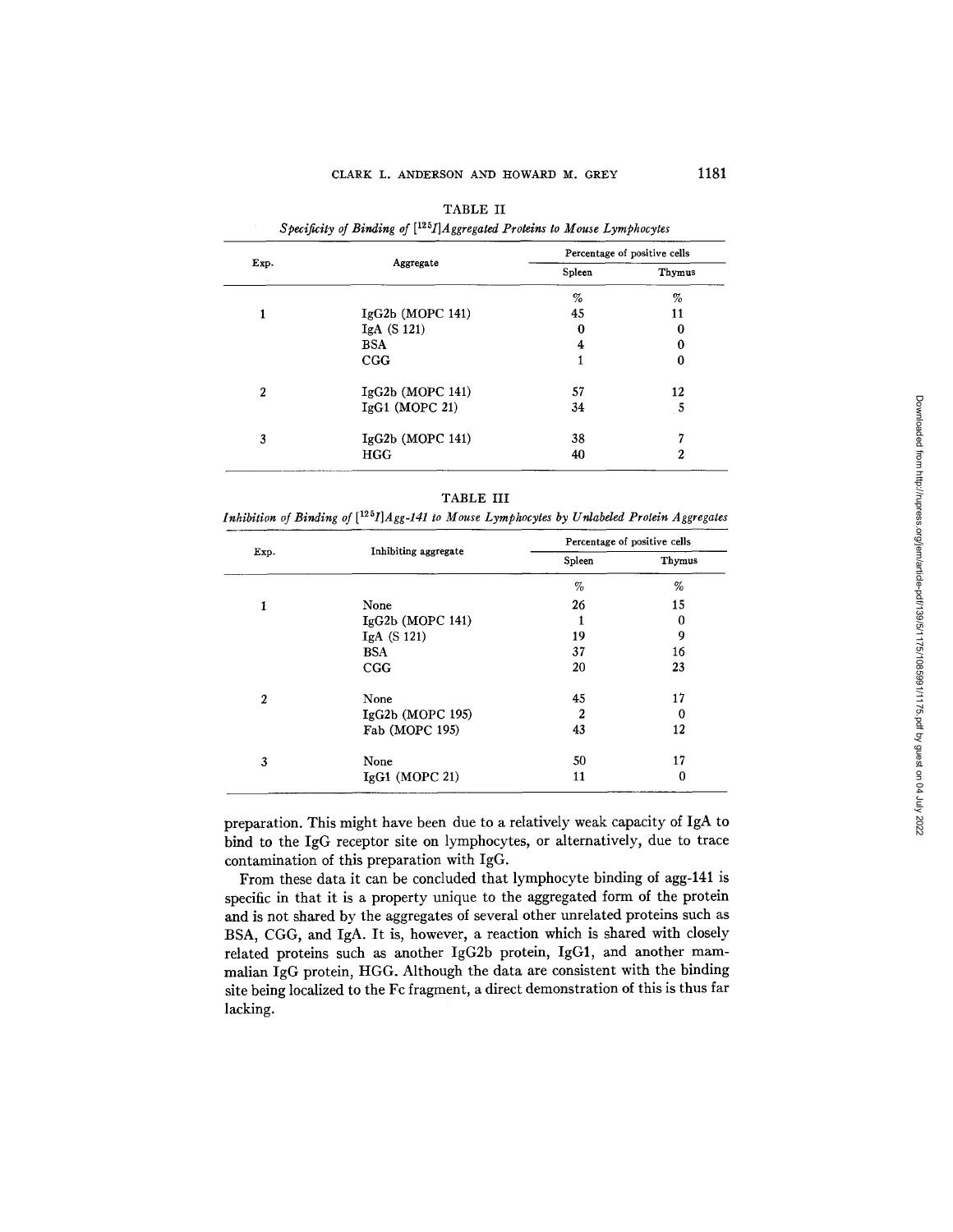*Effect of Temperature on the Binding of*  $[125]/Age-141$  to Lymphocytes.—The capacity of spleen and thymus cells to bind  $[125]$  agg-141 was tested at 0 and 37°C. As shown in Table IV, except for a single experiment with spleen cells, binding at 37°C was considerably greater than at 0°C. Optimal binding was observed after 15 min incubation at 37°C, whereas no clear plateau of binding was obtained at 0°C, even after 4 h of incubation. Binding experiments were also performed at 13 and 25°C. Somewhat inconsistent results were obtained at these temperatures. In some experiments the degree of binding was equal to that observed at 37°C, whereas in others a moderate decrease in the binding capacity was observed.

*Distribution of Agg-IgG Binding Sites on the Surface of Lymphocytes.--The*  distribution of grains on the surface of lymphocytes that contained receptors for agg-IgG was studied, since it was apparent that under the standard conditions of incubation at 37°C, many cells had an asymmetric distribution of grains

|                     | Percentage of labeled cells |    |        |    |    |    |
|---------------------|-----------------------------|----|--------|----|----|----|
| Exp:<br>Temperature | Spleen                      |    | Thymus |    |    |    |
|                     |                             |    | 3      |    |    |    |
| °C                  |                             |    | %      |    |    |    |
| O                   | 8                           | 49 | 27     |    |    |    |
| 37                  | 60                          | 54 |        | 30 | 18 | 15 |

TABLE IV

reminiscent of the "capping" phenomenon. To study the temperature requirements for this phenomenon, both thymus and spleen cells were incubated with [<sup>125</sup>I]agg-141 at 0°C for 1 h, washed, incubated at 37°C for varying lengths of times up to 120 min, after which the cells were rapidly cooled to  $0^{\circ}$ C and prepared for autoradiography. Although few thymocytes bound [125I]agg-141 at  $0^{\circ}$ C, as shown in Table V, the proportion of labeled cells with eccentrically placed grains was high before any 37°C incubation and was not increased by warming. In contrast, capping of labeled spleen cells increased from about 20 % to over 80% by incubation at 37°C. It is obvious from these data that the majority of spleen cells undergo redistribution of receptor sites from a random distribution to a capped one following incubation at 37°C. The situation with thymocytes is more difficult to assess since an asymmetric distribution of grains was observed under all conditions of study. No conclusion can be made as to whether the observed caps on thymocytes represented a redistribution of binding sites or whether the binding sites were asymmetrically disposed on the cell surface before their binding agg-IgG.

*Comparison of Agg-IgG Binding by Different Cell Types.--To* determine the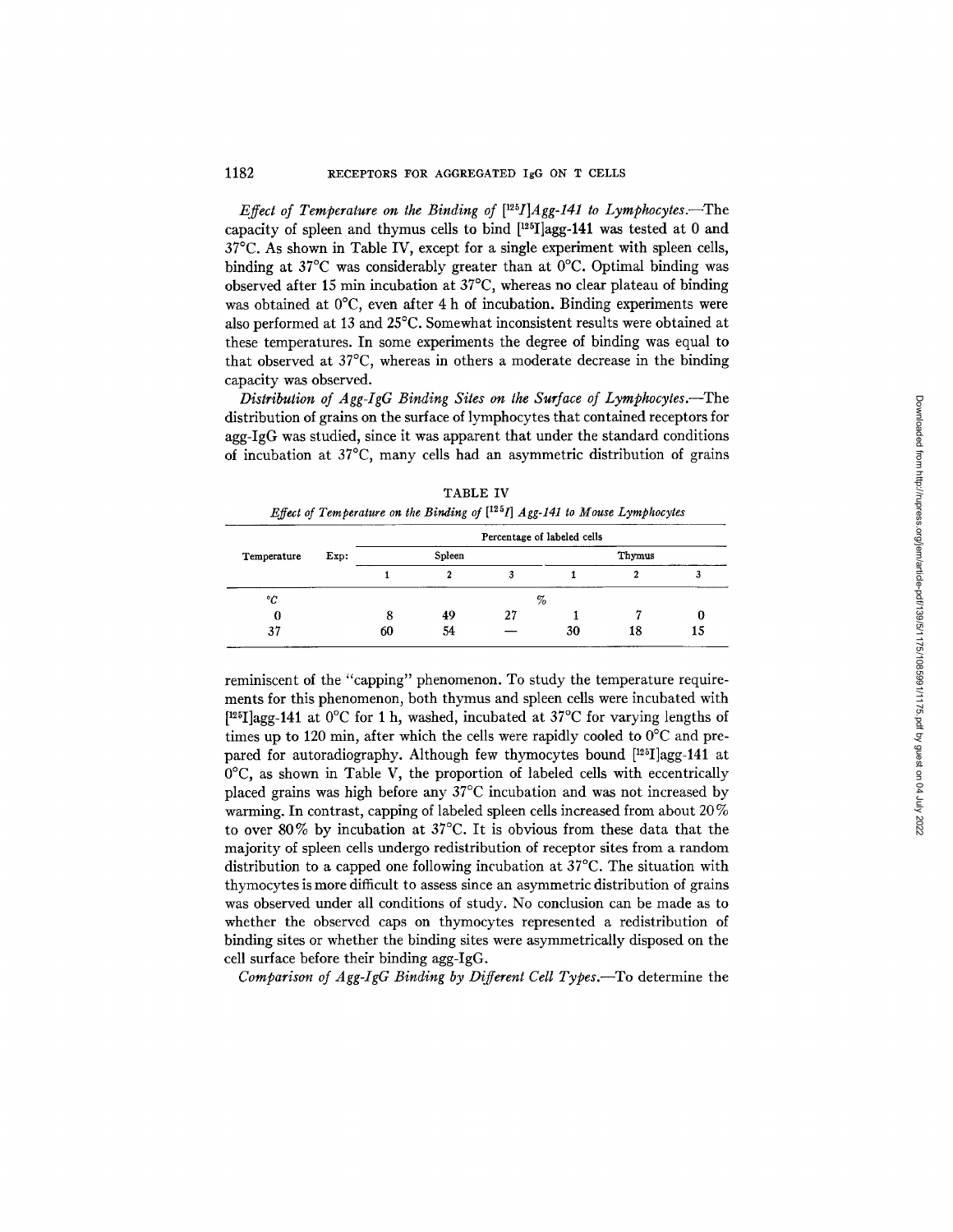|              | Percentage of labeled cells capped |        |  |
|--------------|------------------------------------|--------|--|
| Time at 37°C | Spleen                             | Thymus |  |
| m in         | $\%$                               | %      |  |
| 0            | 20                                 | 75     |  |
| 10           | 17                                 | 71     |  |
| 20           | 61                                 |        |  |
| 30           | 78                                 |        |  |
| 60           | 83                                 | 73     |  |
| 110          | 86                                 |        |  |

|                                                                             | TABLE V |  |  |
|-----------------------------------------------------------------------------|---------|--|--|
| Capping of $[$ <sup>125</sup> I]Agg-141 on the Surface of Mouse Lymphocytes |         |  |  |

relative degree of binding of agg-IgG by various types of cells, the following experiment was performed. The mouse cells chosen for study were: mastocytoma P815; macrophages obtained from peritoneal exudates; the theta-posifive DBA/2 lymphoma L5178Y; Balb/c spleen cells; Balb/c thymocytes; and spleen cells obtained from irradiated  $BDF_1$  mice 7 days after they were injected with parental DBA/2 thymocytes. These preparations were all incubated with  $[1^{25}I]$ agg-141. Macrophages were incubated at  $0^{\circ}C$  to prevent phagocytosis, whereas all the other cell types were incubated at 37°C. Autoradiographs were developed after varying exposure times in order to have significant numbers of grains for each cell type. Grain counts were then normalized for time of exposure and expressed as grains/cell/day of exposure. Fig. 3 illustrates these results. The data are plotted as the cumulative percentage of cells having a certain grain count or more. Macrophages and the P815 mastocytoma bound the most [125I]agg-141 with an average of 40-50 grains/cell/day. An average of 20-30 grains/cell/day was seen on labeled allogeneically activated thymus cells. Spleen lymphocytes had a small population of high binding cells with the bulk of cells having an average of 2-3-grains/cell/day. The positive population of thymocytes had about 0.6 grains/cell/day and the L5178 lymphoma was somewhat higher with about 1 grain/cell/day.

In order to determine the relative binding capacity of subpopulations of splenic lymphocytes, the following double-labeling experiment was performed. Cells were first incubated with  $[125] \text{lagg-141}$  for 15 min at 37°C. After being washed they were then incubated with either fluorescein-labeled rabbit antimouse Ig or anti-theta antiserum followed by antimouse Ig. This allowed enumeration of agg-141-positive cells simultaneously with SIg as a B-cell marker and theta as a T-cell marker. The data are shown in Table VI. Mter 4 days of exposure about 60% of lymphocytes bound agg-141. At this time approximately 80% of B cells, as measured by their being SIg<sup>+</sup>, bound agg-141; 30% of theta-positive cells bound agg-141; and 55% of "null" cells (SIg-,  $\theta$ ) bound agg-141.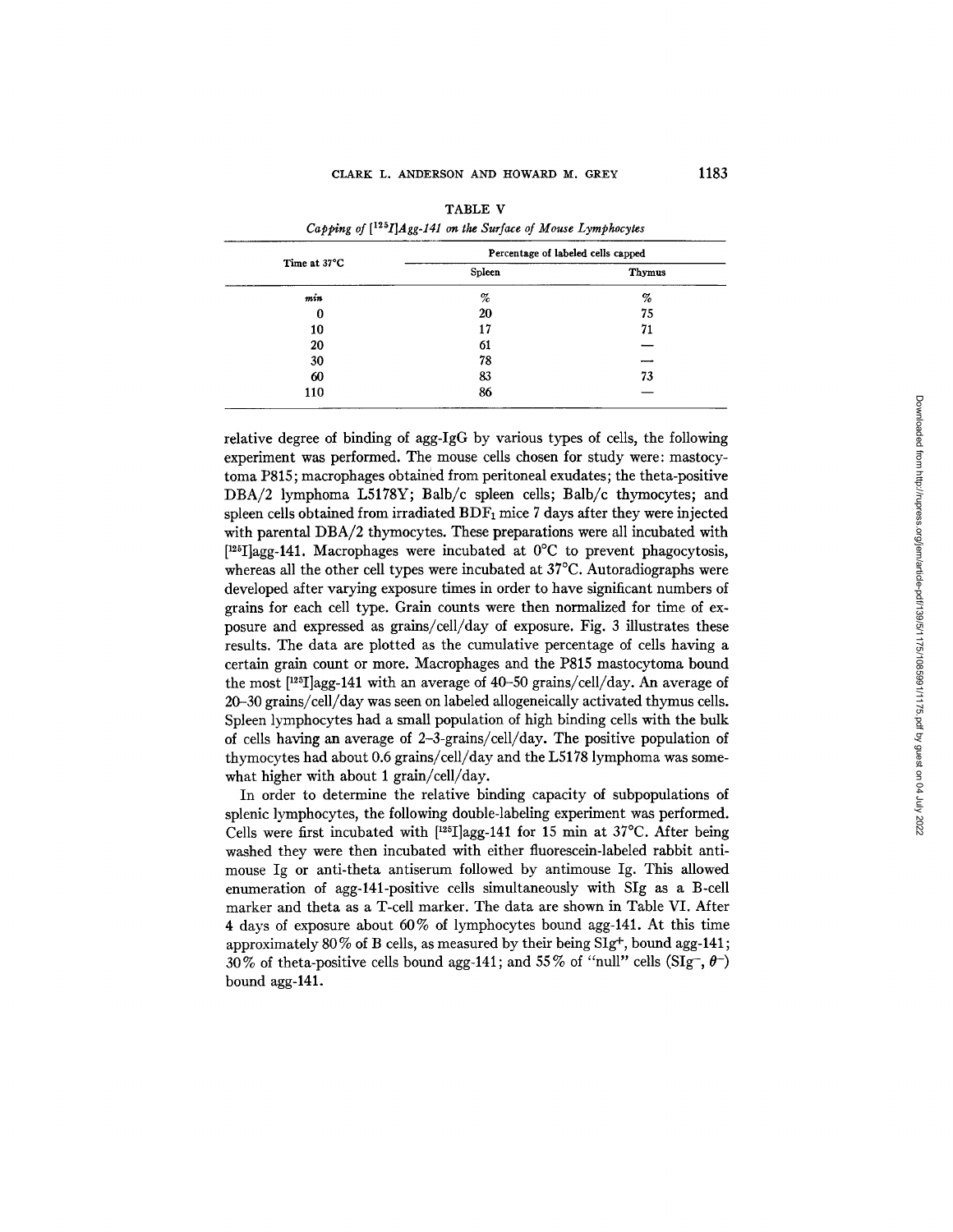

FIG. 3. Cells of various types were incubated at 37°C for 60 min (macrophages with azide at  $0^{\circ}$  C rather than  $37^{\circ}$  C) and autoradiographs were prepared. Grains/cell/day are plotted against the cumulative percentage of cells with a certain grain count or greater on the vertical axis. (O-O), macrophages; ( $\bullet$   $\bullet$ ), P815 mastocytoma; ( $\triangle -\triangle$ ), allogeneically activated T cells;  $(\triangle -\triangle)$ , normal spleen cells;  $(\blacksquare -\blacksquare)$ , L5178Y lymphoma; and  $(\square -\square)$ , normal thymus. Horizontal lines above each curve represent the maximum percentage of positive cells obtained.

|                        | Distribution of Agg-IgG-Binding Cells Between $SIg^+$ , $\theta^+$ , and Null Spleen Cells |                          |  |  |
|------------------------|--------------------------------------------------------------------------------------------|--------------------------|--|--|
|                        | Percentage of cells                                                                        |                          |  |  |
|                        | $[125]$ agg-141 positive                                                                   | $[125]$ agg-141 negative |  |  |
|                        | %                                                                                          | %                        |  |  |
| $SIg^+$                | 33                                                                                         | 6                        |  |  |
| $\mathrm{SIg}^-$       | 27                                                                                         | 34                       |  |  |
| $\text{SIg}^+\theta^+$ | 33                                                                                         | 31                       |  |  |
| $\text{Sig}^-\theta^-$ | 14                                                                                         | 11                       |  |  |
| $\theta^+$             |                                                                                            | 25                       |  |  |

TABLE VI

DISCUSSION

 $(SIg^+\theta^+ - SIg^+)$ 

Utilizing a sensitive autoradiographic assay to detect binding of  $^{125}I$ -labeled heat-aggregated mouse IgG to various cell types, we have detected receptors for agg IgG on 70-85 % of mouse spleen cells and 20-45 % of thymus. Moreover, it has been possible to demonstrate similar receptor sites on the theta-positive lymphoma cell line, L5178, as well as on spleen cells obtained from lethally  $irradiated$   $F_1$  hybrid mice infused with parental thymocytes. Simultaneous labeling of surface Ig, theta antigen, and receptor sites for agg-IgG has demonstrated that the majority of B lymphocytes possess a relatively high density of receptor sites for aggregated IgG. A subpopulation of theta-positive cells also possess relatively large numbers of receptors as does a subpopulation of SIg-,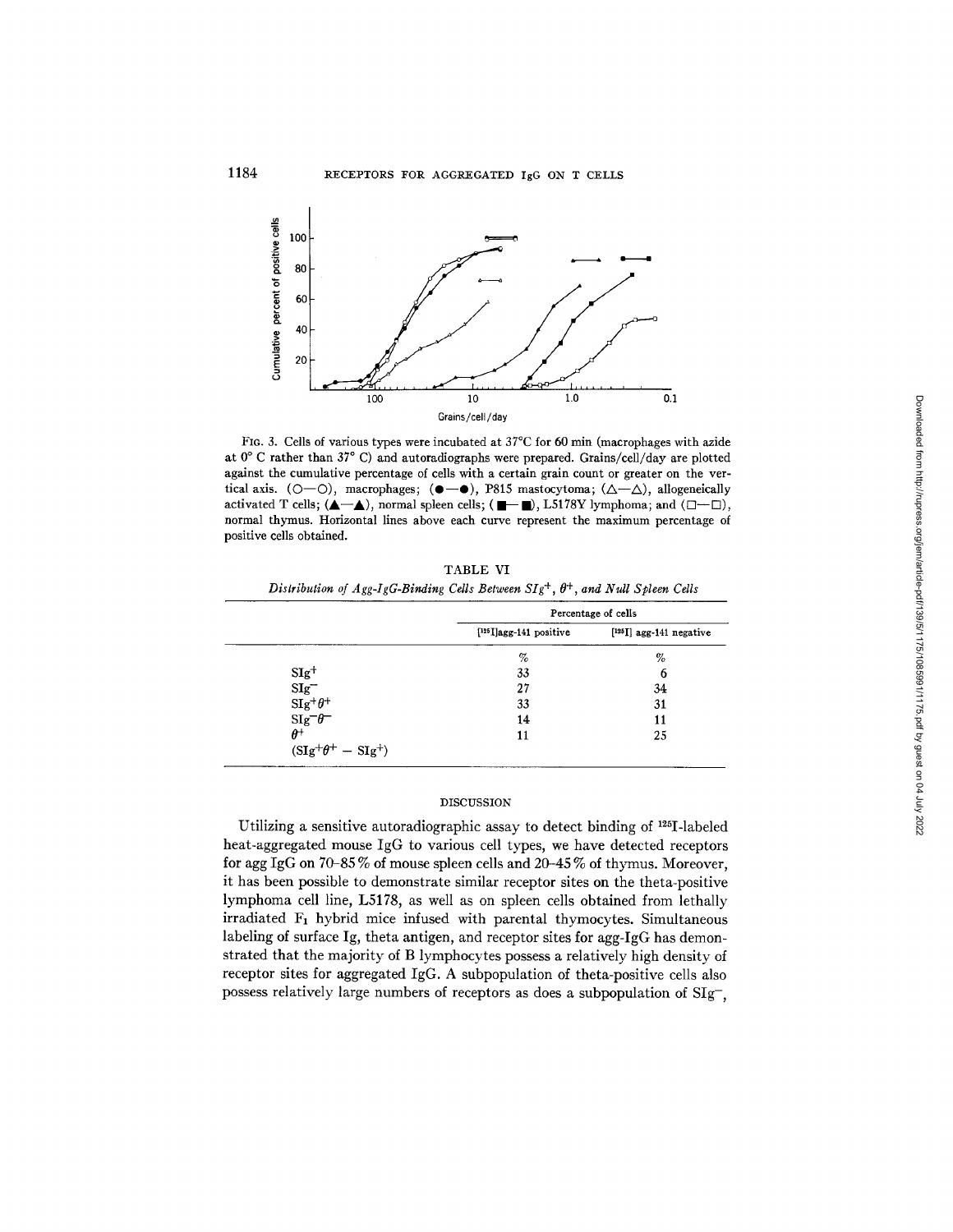$\theta^-$ , null cells. There are two aspects of our study which need to be focused upon before discussing these results in relation to previous studies. First, as shown in Fig. 3, there is a great deal of heterogeneity in the number of agg IgG receptor sites when different cell types are compared. For instance, there is approximately a 100-fold difference in binding capacity between thymocytes and macrophages or P815 mastocytoma cells. Even within a tissue such as the spleen there is at least a 10-fold difference in receptor density when individual cells are compared. Second, besides having to prolong exposure times to detect cells with low receptor density, it was also necessary to use large sized aggregates. Our data indicate that optimal binding was obtained with aggregates in or near the exclusion volume of a Sepharose 4B column, i.e., of a size 20 million or more. This finding concurs with the data of Dickler and Kunkel (14) who found that aggregates of greater than 300S had to be used to obtain optimal binding to human B cells.

These factors--heterogeneity of numbers of receptors on different cells, importance of aggregate size, and sensitivity of the detection system--may, at least in part, explain why our results differ from those of others whose work has indicated that IgG receptor sites were limited to bone marrow derived lymphocytes. The reports of Basten et al. (12, 13) which indicated that binding of Ig was a property limited to B lymphocytes (although  $2-4\%$  of C57/B16 thymocytes were also positive) does not permit an analysis of aggregate size since undefined ratios of antigen and antibody were used to form the aggregates assayed for in their systems. With respect to sensitivity of assay, species and tissues studied, their system was similar to that we employed. Bentwich et al. (24) used similar sized aggregates, but a different, perhaps less sensitive, test system (immunofluorescence). Also their studies were done on human peripheral blood lymphocytes, whereas ours were performed on mouse spleen and thymus. It is difficult to assess which of these several differences between laboratories may account for the higher degree of B-cell specificity of the agg IgG receptor in the Bentwich et al. study  $(2-4\% \text{ of } T \text{ cells}, \text{ as measured by their capacity})$ to form rosettes with sheep erythrocytes, also bound agg-IgG) and the lack of such specificity in our study. The possibility that in peripheral blood the agg IgG receptor is primarily associated with B cells, whereas in the spleen it is not, is considered a real one since in a previous study on the occurrence of surface immunoglobulin and complement receptors (25), it was found that whereas in peripheral blood the complement receptor was found almost exclusively on  $S I g<sup>+</sup>$  cells, in the spleen there was a significant population of cells that were SIg- complement receptor positive.

As mentioned above, although our results are at variance with previous reports indicating that only B cells bear receptor sites for IgG, there are other studies which support our data that lymphoid cells other than B cells also possess such a receptor. Previous studies with the theta-positive lymphoma L5178 (8) as well as with another theta-positive lymphoma (6) have shown such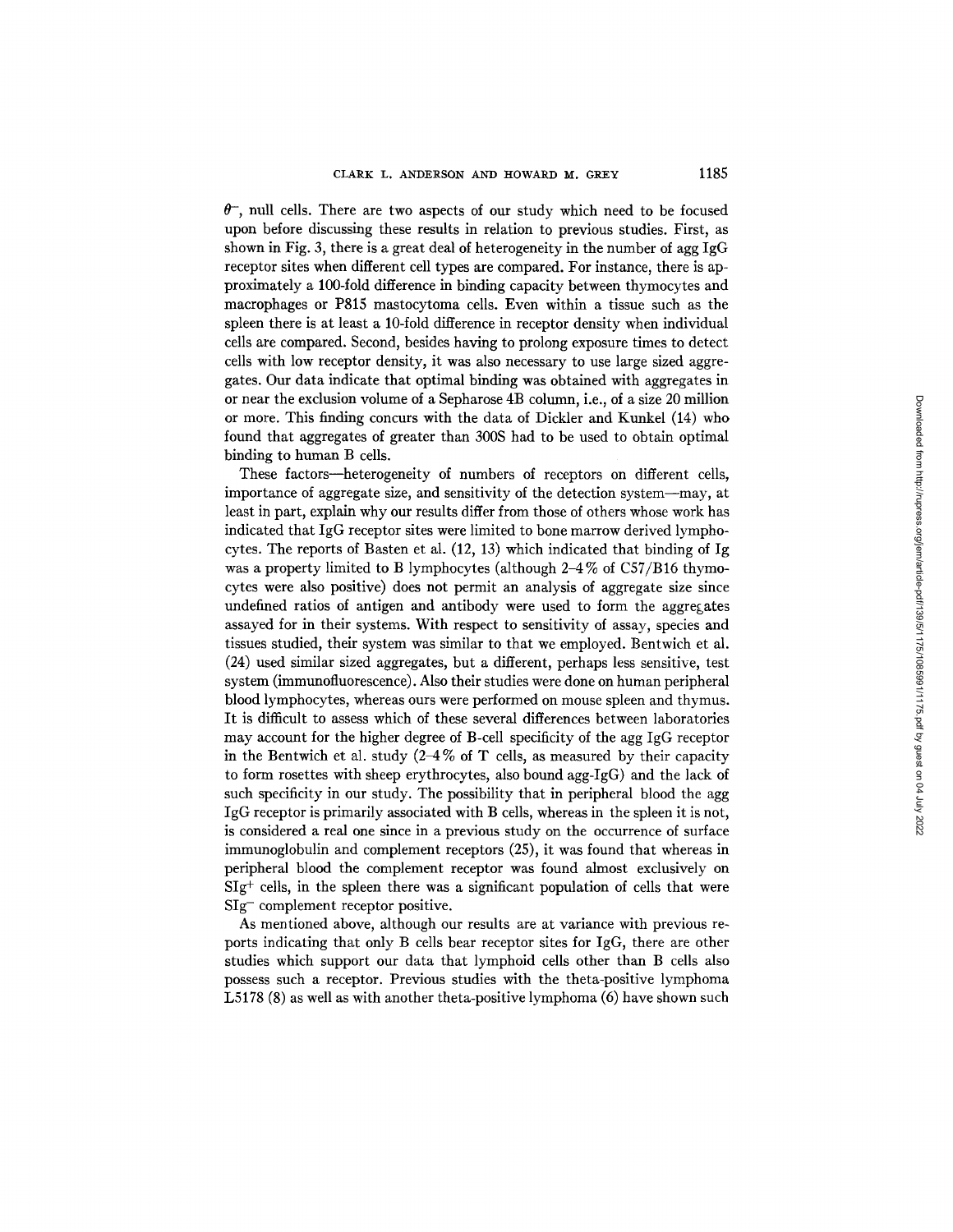### 1186 RECEPTORS FOR AGGREGATED IgG ON T CELLS

receptor sites on these cells. Secondly, using a rosette assay, Yoshida and Anderson (15) have also shown that a high percentage of activated T cells form rosettes with sheep cells coated with IgG antibody. Orr and Paraskevas (16) also have data suggestive of the presence of receptor sites for IgG on the surface of T cells. Moreover, Webb and Cooper (17) have demonstrated the capacity of thymocytes and blood lymphocytes from bursectomized birds depleted of B cells to form rosettes with sheep cells coated with IgM antisheep erythrocyte antibody, indicating receptors for IgM on the surface of non-B lymphocytes. Experiments to test for the presence of aggregated IgM receptor sites in our system have not as yet been possible due to the lack of suitable aggregated IgM preparations. Work by Greenberg et al. (26, 27) studying antibody-dependent, cell-mediated cytotoxicity suggests that a non-B, non-T lymphoid cell with sedimentation velocity characteristics of nonphagocytic monocytes is the effector cell in this reaction. It is likely that some of the non-B non-T cells that we have detected by our aggregated IgG assay are similar to the cytotoxic cells that Greenberg describes.

The difference between the density of receptor sites on normal spleen cells as compared with spleen cells obtained from animals injected with semiallogeneic parental cells was striking. Whether this represents an increase in receptor density following activation of T cells or is merely a characteristic of any proliferating lymphocyte population has not as yet been determined, and experiments to further investigate this phenomenon are underway.

Finally, the existence of IgG receptors on some T cells accentuates the problem of evaluating the presence of small amounts of T-cell-associated Ig as a possible synthetic product of T cells. Moreover, the use of this receptor as a means of eliminating B cells from a mixed population of lymphocytes must be done with the understanding that a receptor-bearing subpopulation of non-B cells, perhaps functionally important, may also be removed.

Downloaded from http://rupress.org/jem/article-pdf/139/5/1175/1085991/1175.pdf by guest on 04 July 2022 Downloaded from http://rupress.org/jem/article-pdf/139/5/1175/1085991/1175.pdf by guest on 04 July 2022

#### **SUMMARY**

An autoradiographic binding assay employing 1251-1abeled heat-aggregated mouse IgG2b myeloma protein (MOPC 141) was used to demonstrate receptors for IgG on 20-45 % of Balb/c thymocytes and on 70-80 % of splenocytes. Binding could also be shown with heat or BDB aggregates of another IgG2b (MOPC 195), with IgG1 and with human  $\gamma$ -globulin, but not with aggregated chicken  $\gamma$ -globulin, IgA, BSA, nor with aggregated Fab fragments of IgG2b. Optimum binding was obtained at 37°C. Detection of binding was dependent upon aggregate size with complexes of more than I00 IgG molecules being optimal, aggregates of 6-25 detecting splenocytes but not thymocytes, and aggregates of less than 6 binding to a negligible extent. Comparison of grain counts on various cell types showed mastocytoma cells (P815) and macrophages averaging 40-50 grains/cell/day, allogeneically activated thymocytes 20-30, splenocytes 2-3, L5178 lymphoma cells I, and positive thymocytes 0.6 grains/ce11/day. Double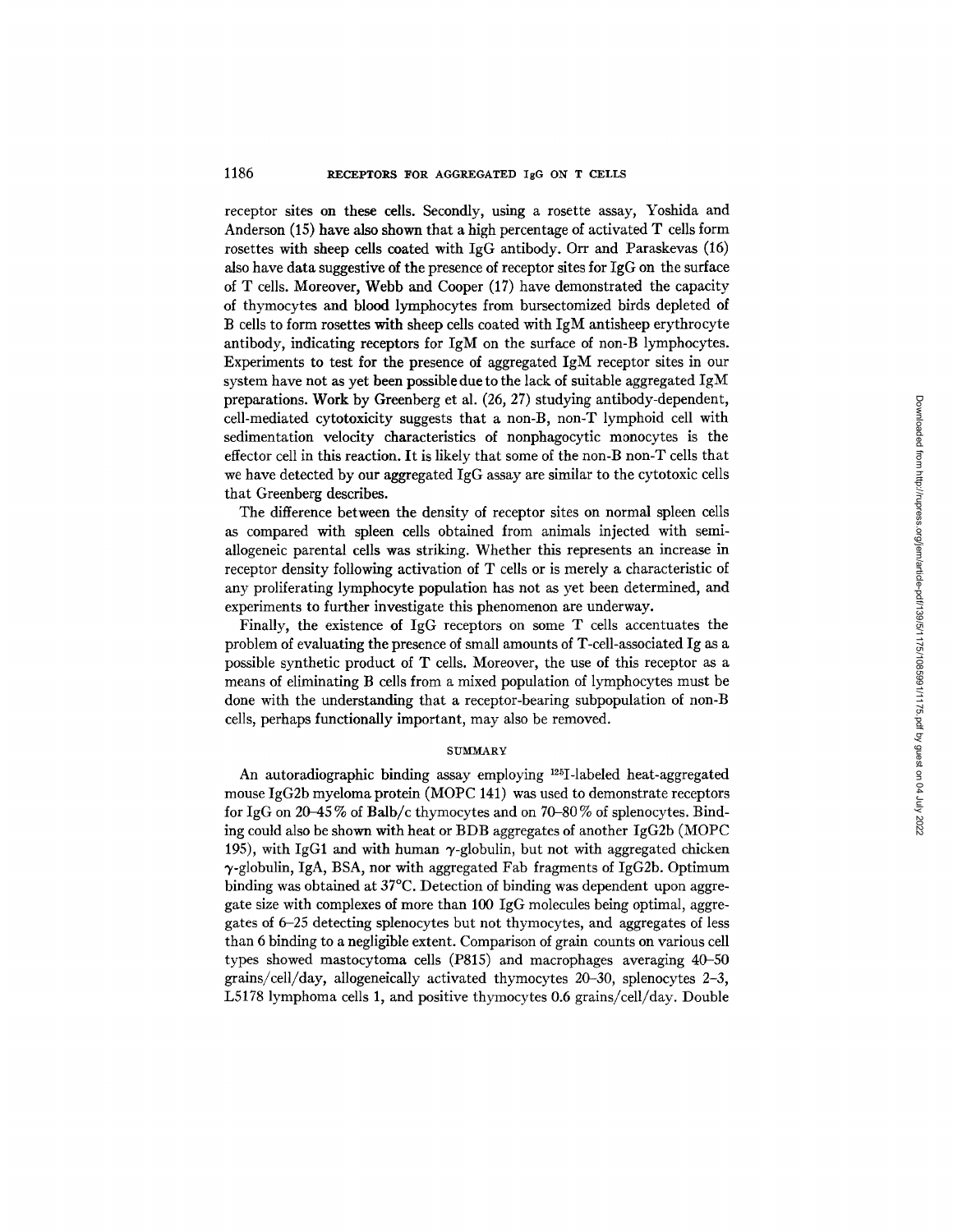labeling experiments for surface Ig,  $\theta$ -antigen, and agg IgG receptor on mouse spleen cells indicated that a relatively high density of receptor was present on about 80% of B cells, 30% of T cells, and 60% of SIg-,  $\theta$ , null cells.

### **REFERENCES**

- 1. Boyden, S. V., and E. Sorkin. 1960. The adsorption of antigen by spleen cells previously treated with antiserum in vitro. *Immunology.* 3:272.
- 2. Boyden, S. V. 1964. Cytophilic antibody in guinea-pigs with delayed-type hypersensitivity. *Immunology.* 7:474.
- 3. Tigelaar, R. E., N. M. Vaz, and Z. Ovary. 1971. Immunoglobulin receptors on mouse mast cells. *J. Immunol*. **106:**661.
- 4. Lay, W. H., and V. Nussenzweig. 1968. Receptors for complement on leukocytes. *J. Exp. Med.* 128:991.
- 5. Cline, M. J., and N. L. Warner. 1972. Immunoglobulin receptors on a mouse mast cell tumor. *J. Irnrnunol.* 108:339.
- 6. Harris, A. W., A. D. Bankhurst, S. Mason, and N. L. Warner. 1973. Differentiated functions expressed by cultured mouse lymphoma cells. II.  $\theta$  antigen, surface immunoglobulin and a receptor for antibody on cells of a thymoma cell line. J. *Immunol.* **110:**431.
- 7. Shevach, E., R. Herberman, R. Lieberman, M. M. Frank, and I. Green. 1972. Receptors for immunoglobulin and complement on mouse leukemias and lymphomas. *J. Immunol.* 108:325.
- 8. Grey, H. M., R. T. Kubo, and J.-C. Cerottini. 1972. T cell immunoglobulins. Presence of a receptor site for IgG and absence of large amounts of "buried" Ig determinants on T cells. *J. Exp. Med.* 136:1323.
- 9. Dickler, H. B., F. P. Siegal, Z. H. Bentwich, and H. G. Kunkel. 1973. Lymphocyte binding of aggregated IgG and surface Ig staining in chronic lymphocytic leukemia. *Clin. Exp. Immunol.* 14:97.
- 10. Tønder, O., and S. Thunold. 1973. Receptors for immunoglobulin Fc in human malignant tissues. *Scand. J. Immunol.* 2:207.
- 11. Huber, H., and H. H. Fudenberg. 1968. Receptor sites on human monocytes for IgG. *Int. Arch. Allergy A ppl. Imrnunol.* 34:18.
- 12. Basten, A., J. F. A. P. Miller, J. Sprent, and J. Pye. 1972. A receptor for antibody on B lymphocytes. I. Method of detection and functional significance. *J. Exp. Med.* 135:610.
- 13. Basten, A., N. L. Warner, and T. Mandel. 1972. A receptor for antibody on B lymphocytes. II. Immunochemical and electron microscopy characteristics. J. *Exp. Med.* 135:627.
- 14. Dickler, H. B., and H. G. Kunkel. 1972. Interaction of aggregated  $\gamma$ -globulin with B lymphocytes. *J. Exp. Med.* 136:191.
- 15. Yoshida, T. O., and B. Anderson. 1972. Evidence for a receptor recognizing antigen complexed immunoglobulin on the surface of activated mouse thymus lymphocytes. *Scand. J. Imrnunol.* 1:401.
- 16. Orr, K. B., and F. Paraskevas. 1973. Cell surface associated gamma globulin in lymphocytes. V. Detection of early cytophilic complexes reacting with T and B lymphocytes. *J. lmmunol.* 110:456.